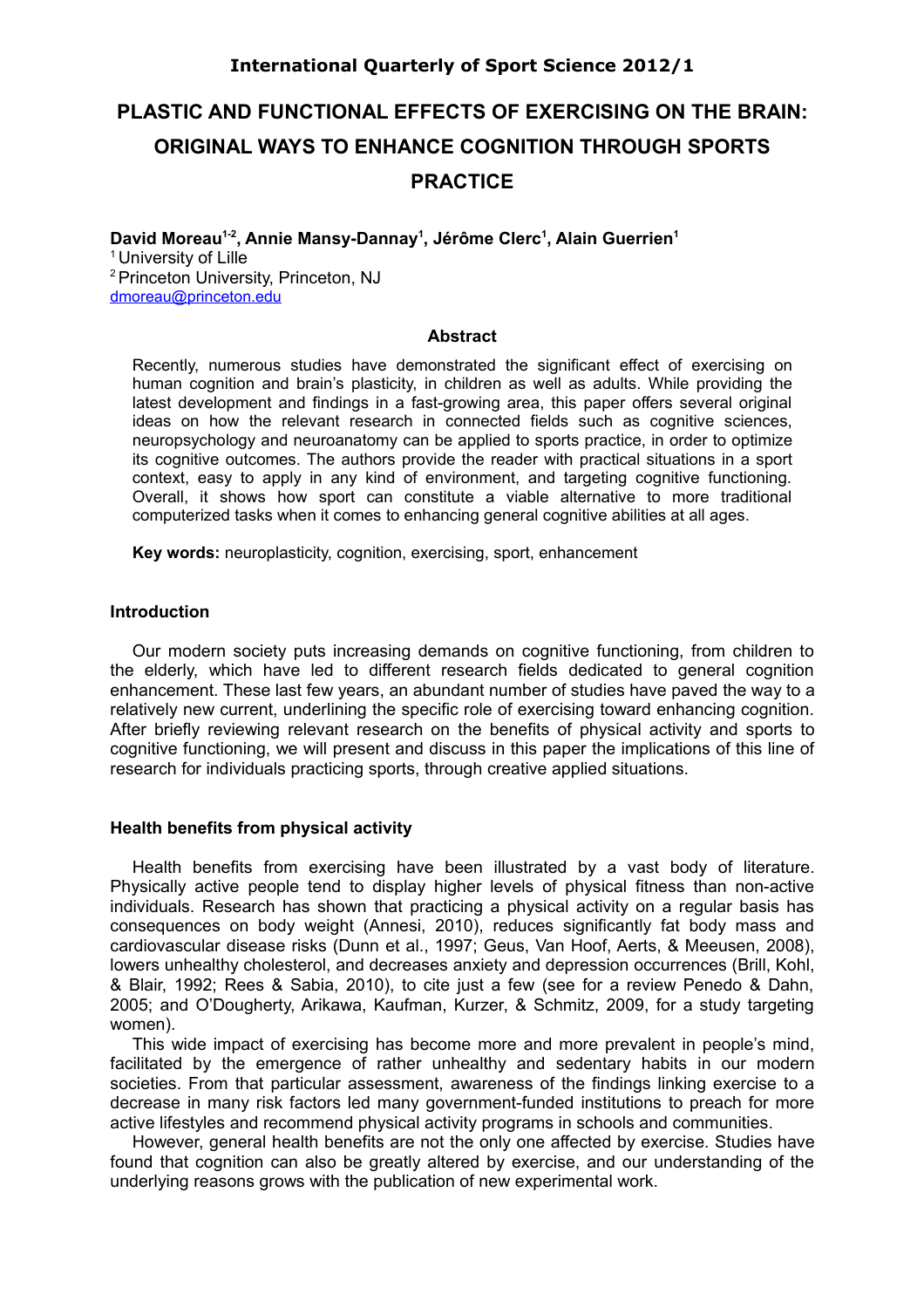# **Physical activity and cognition enhancement**

Findings showing a relationship between physical activity and cognition have been partly explained physiologically, emphasizing the stressing role of physical activity on the brain, which in turn responds through adaptation and neural growth (neurogenesis) in order to better cope with upcoming challenges (Mattson, 2004). Animal studies have also shown that exercising has a wide impact on the brain, facilitating the creation of new synapses (Lou, Liu, Chang, & Chen, 2008) and the formation of new blood vessels (angiogenesis), as well as increasing neurotransmitters concentrations (Mora, Segovia, & del Arco, 2007) and overall brain volume (Colcombe et al., 2006). Thereby, it has become legitimate to wonder whether physical activity could help maintain or even develop cognitive functions.

Furthermore, recent work has shown that regular physical activity benefits cognition in various ways (Etnier, 2008; McMorris, Tomporowski, & Audiffren, 2009; Spirduso, Poon, & Chodzko-Zajko, 2008). A positive impact has been reported on a variety of mental conditions, ranging from Attention Deficit Hyperactive Disorder (ADHD) (Azrin, Vinas, & Ehle, 2007; Harvey et al., 2009)., and schizophrenia (Crone, Tyson, & Holley, 2010; Pajonk et al., 2010), to autism (Lang et al., 2010; Vernazza-Martin et al., 2005), dementia (Heyn, Abreu, & Ottenbacher, 2004; Laurin, Verreault, Lindsay, MacPherson, & Rockwood, 2001), cognitive decline (Bruel-Jungerman, 2005; Lewis, 2004, Fabre et al., 1999; Kramer et al., 2001) and Alzheimer's disease (Radak et al., 2010), among others.

Studies also pointed out a relationship between exercising and learning (Vayman, 2004) or memory (Hillman, 2008; Stroth et al., 2010), exercising and fluid intelligence (Singh-Manoux, Hillsdon, Brunner, & Marmot, 2005), or between physical activity and executive functioning (Kubesch et al., 2009; see Colcombe & Kramer, 2003; and Hall et al., 2001, for reviews). Executive functioning is currently seen as a multi-component process, involving tasks such as planning, scheduling, or inhibiting actions; it emphasizes on working memory and it is possibly linked to intelligence processes (Miyake et al., 2000). Performance on cognitive tasks that do not involve executive functioning, on the other hand, was not enhanced by physical activity (Kramer, Hahn, & Gopher, 1999).

Research has also underlined a significant relationship between cognitive functioning and physical activity in children. Perceptual skills, intelligence quotient (I.Q.), achievement level, verbal tests, mathematical tests, developmental level, academic readiness, and executive control seem related to physical activity in children (Sibley & Etnier, 2003; Buck, Hillman, & Castelli, 2008; Davis & Lambourne, 2009). Thus, within the field of academics, there is evidence for correlation between physical activity and students' academic achievement. Students with better grades constantly show greater physical fitness performance (Dwyer, Sallis, Blizzard, Lazarus, & Dean, 2001; Castelli, Hillman, Buck, & Erwin, 2007). However, these studies did not infer on the direction of that relation, that is, whether or not physical activity is one of the causes of academic success. Regardless of that particular matter, physical activity seems to induce better cognitive readiness in subsequent tasks, which underlines its specific value in children daily routine (Ratey & Hagerman, 2008).

# **Sports, cognitive functioning and strategic choices**

Most of the work reported above emphasized on regular aerobic physical activity. Sports practice, however, often involves more than just aerobic training. Besides the physiological component, many sports engage in various cognitive tasks, ranging from basic to extremely complex, that are not required when running on a treadmill. What impact does practicing sports have on cognition?

Recent work (Moreau, Clerc, Mansy-Dannay, & Guerrien, 2010) pointed out that spatial abilities, such as mental rotation, are positively affected by an intense sport practice. This was found in a cross-sectional study comparing performance on various tasks between elite and novice athletes, as well as between athletes and students. Not only did elites perform better on sport-specific cognitive tasks, as expected, but they also performed better than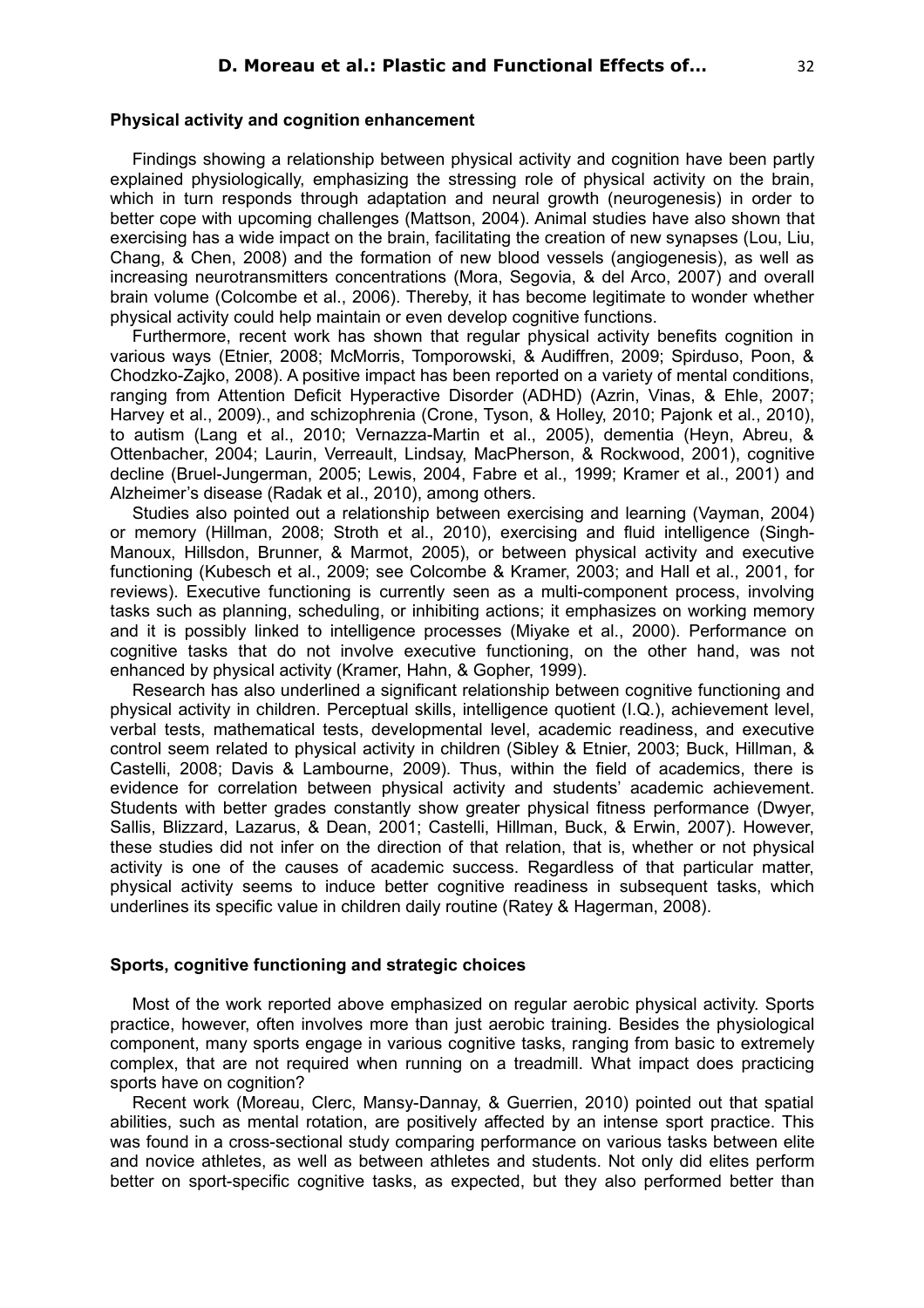novices on general tasks, such as mental rotation tests. This is in line with current research assessing motor processes involved in mental rotation, in cross-sectional and longitudinal experimental designs, supplemented by neuroscientific data (Jansen, Wiedenbauer, & Hahn, 2010; Amorim, Isableu, & Jarraya, 2006; Ozel, Larue, & Molarino, 2004; MacIntyre, Moran, & Jennings, 2002; Voyer, Nolan, & Voyer, 2000; Lord & Garrison, 1998). Besides, mental rotation tests have shown to be reliable predictors of academic success and professional achievement (Halpern & Collaer, 2005). What relevant information does it provide? In fact, this means that general cognitive abilities can be trained through sports practice, if adequately intense, as they could be trained through mechanical reasoning or videogaming, for example (Halpern & Collaer, 2005). Because these abilities will be of great use in people's academic and professional lives, developing them seems quite crucial.

However, these particular findings do not necessarily apply to any type of sports. In fact, the sample considered in the previously detailed study (Moreau et al., 2010) was gathered from different combat sports, which all have in common important body rotations in threedimensional space. Features of the sports themselves probably led to specific changes in cognitive abilities. However, significant differences can also be found when assessing cognitive functioning in athletes practicing different kind of sports, such as team sports for example. Voss and colleagues reported higher performance for expert athletes in tasks measuring processing speed and attention (Voss, Kramer, Basak, Prakash, & Roberts, 2010). In their study, athletes practicing interceptive sports showed the greatest scores. These sport-specific results underline the fact that it might be quite difficult to link sport in general to detailed cognitive abilities, but rather that each type of sport has a different impact toward particular cognitive abilities.

Another important factor to consider when assessing cognitive functioning in sports is the strategic variable. Recent work on spatial ability has underlined the fact that elite athletes do not perform better on mental rotation tasks on the sole basis of better cognitive abilities per se, but also because they tend to choose the optimal strategy to the particular problem encountered, hence selecting the most suitable course of actions for each particular item presented (Moreau et al., 2010). Thus, elite athletes use flexibility between potential strategies (one of the components of executive functioning), whereas novices tend to stick to stereotyped procedures, less demanding on cognitive resources.

# **How to enhance cognitive functioning through sports practice**

What can be inferred from research in sport and cognitive sciences? How can these findings be relevant to individuals practicing sports? It seems legitimate to wonder what one could do in order to improve one's cognitive abilities. Enhancing cognition is a lucrative market that has seen new openings in the last few years, mostly involving computerized training. The question of whether sport practice can be a healthy, inexpensive and convenient alternative to enhance cognition is worth exploring, in order to precise the standards that should be met to obtain the best results. Are there any rules of thumb that can be applied to increase the benefits of practice? New trends from experimental work lead to identify several helpful key-points that can be addressed in order to improve human cognition through sports practice.

# *Elite level practice*

Elite sports practice represents a constant challenge for the brain, because athletes are confronted to other individuals that have developed high skills and abilities as well. In their case, everyday training involves higher cognition processes (Moreau et al., 2010), not because of automated actions, but in the selection of the best course of actions depending on how well they read the environment. Thus, brain-imaging studies have shown that the complexity of elites motor coordination induces plasticity in cerebral areas such as the motor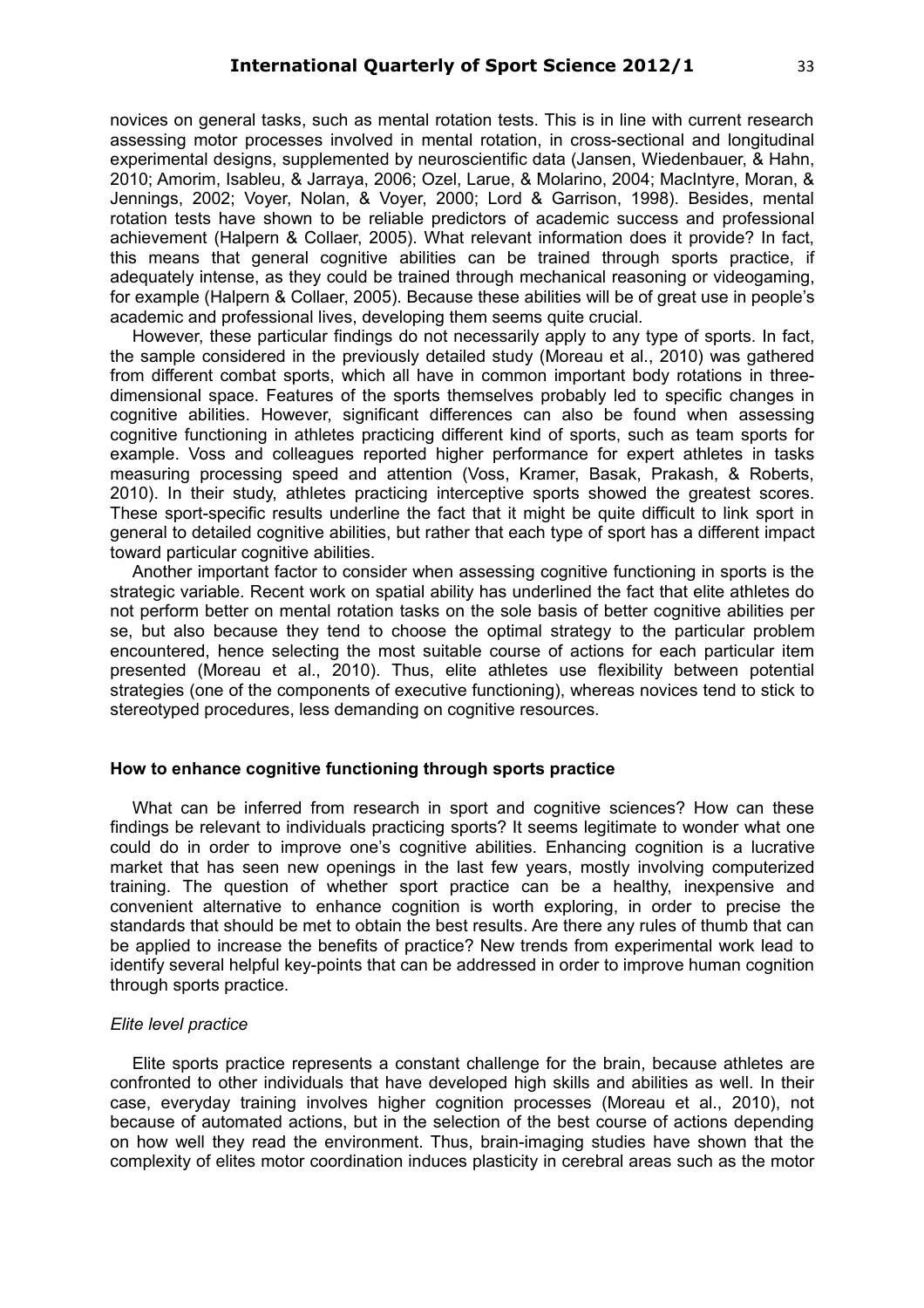cortex (Tyč, Boyadjian, & Devanne, 2005), the cerebellum (Park et al., 2009), or the hippocampus (Wei & Luo, 2009).

## *Diversity*

Elite competition is not always a possible or desirable choice. However, there are many other ways to develop the brain through exercising. Research in neuroplasticity suggests that diversity is decisive to develop new brain area and increase neural growth. This can be achieved through practicing diverse sports, in different categories (team sports and combat sports, for example). A wide range of perceptive modalities will ensure the exhaustive development of a vast panel of abilities and skills. Diversity can also be reached by seeking modified or new motor coordination and patterns. This means that a goalkeeper could sometimes play on the field, for example, or that a tennis player who usually favors a baseline game might want to come to the net more often. New coordination will take place, leading to plastic neural changes if maintained overtime.

Moreover, diversity between sessions will help maintain attractiveness to sports practice (Alpert, 2010), hence promoting further individual involvement. This is rather central, because long-term commitment is one of the major key to any successful training program.

# *Challenge*

Routine is the enemy of the plastic brain. To avoid it, the use of challenging situations can be beneficial. In sport, this can mean setting new goals, in training or competition, to encourage further improvements. This can be achieved through direct confrontations or by comparing performances (essentially for sports in which performance can be measured objectively). Also, pairing with other players or athletes can help establishing a positive rivalry that will encourage further objectives and challenges, potentially higher than those initially planned.

Challenge can also arise by adding difficulties in the session. This could come from suppressing one particular perception modality (e.g.: blindfolding to suppress visual information) in order to emphasize on sensory information that are not usually central to individual motor responses.

#### *Novelty*

New situations tend to stimulate specific parts of the brain, such as the prefrontal cortex, because of the explicit learning processes involved. In fact, novelty calls for attention resources, which in turn help engaging other executive processes, such as decision-making, for instance. This facilitates one's reflection about one's own practice, raising new aspects that were not necessarily conscious before.

To that particular purpose, coaching can represent a unique and interesting way to access a deeper understanding of one's own practice. Indeed, verbalizing and teaching skills to others do not engage the same cognitive processes than when executing an action, thus implying transfer of motor knowledge to higher cognitive structures.

#### *Willingness*

Studies show that neural plasticity induced from exercising is more significant and longlasting when it is self-motivated rather than forced by external factors (Farmer et al., 2004). Thus, the motivational variable is essential to successful training programs targeting neural development. In other words, athletes have to be willing to get involved in their practice to maximize subsequent cognitive enhancement. Besides, intrinsic motivation will help engage in long-term training programs which are needed to build long-lasting improvements.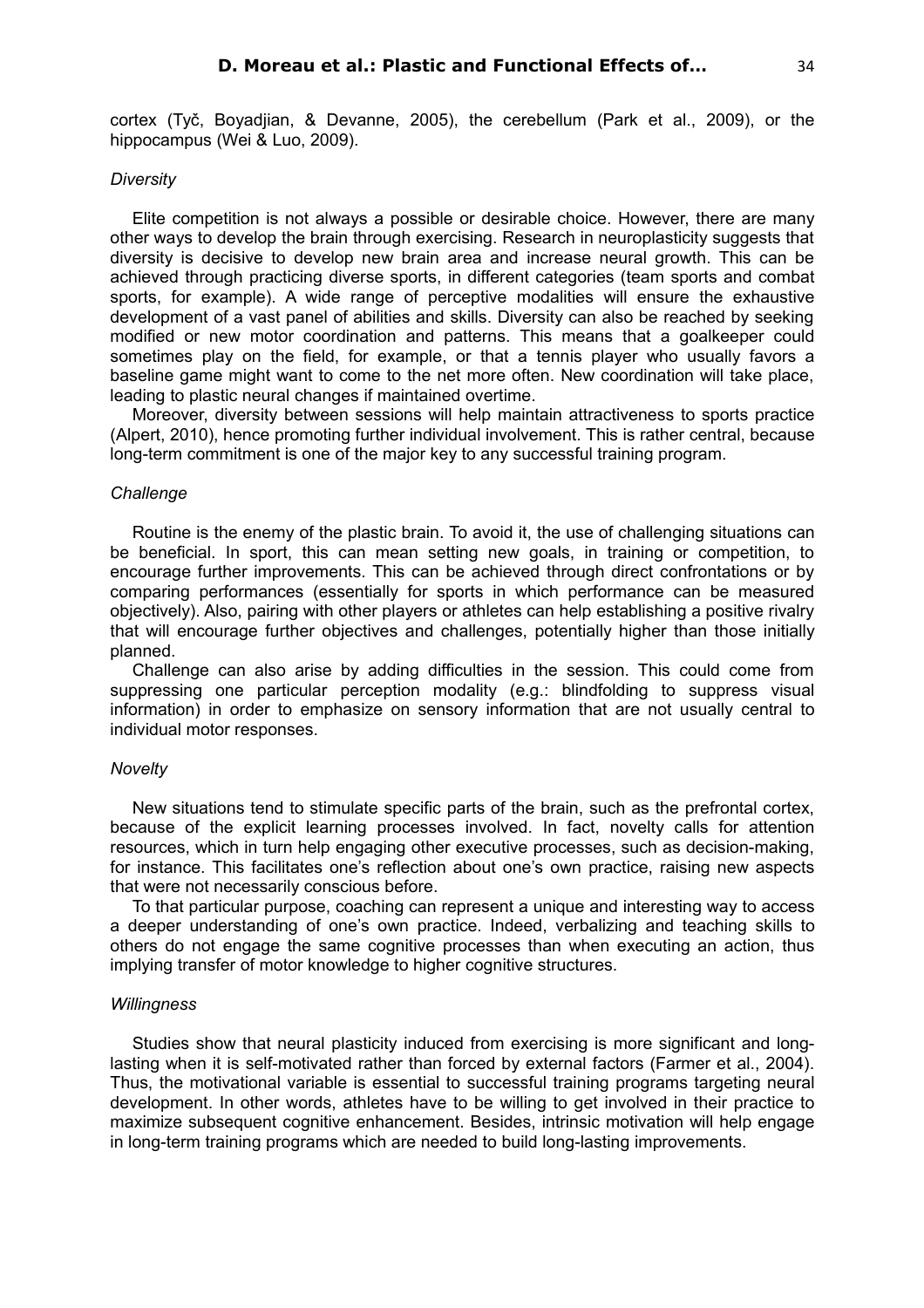## *Aerobic work*

Original findings come from studies involving aerobic exercising (Colcombe et al., 2006; van Praag, Kempermann, & Gage, 1999). This variable should not be discarded if the objective is to enhance cognition and brain function. The most suitable combination would be to include an aerobic factor to the previously detailed key-points. In fact, most sports already incorporate aerobic work, which tends to simplify greatly any potential dilemmas. Furthermore, a better overall physical condition will allow people to become more involved in their respective sport, thus leading them to favour additional beneficial factors for cognition enhancement.

# **Conclusion**

The idea that brain plasticity continues throughout adult life gives an opportunity for everyone to work on developing new skills and abilities, at all ages. Sport can be a convenient way to achieve that particular purpose, not to forget that it induces other changes on different components (e.g. general health). With the latest research in mind and a little imagination on how to apply it in our environments, great improvements can be made, possibly as beneficial as those obtained through specific computerized tasks.

Further research is needed to precise which particular sport can be beneficial to a specific cognitive ability. In fact, gathering existing data can only give a general idea of the type of sport that favours a specific type of cognitive processes, and more work need to be done in order to build a more exhaustive bidirectional model stating relationships between particular sports and the development of specific cognitive abilities or skills.

Furthermore, it would also be interesting to quantify the amount of practice necessary to obtain significant results. Indeed, studies have emphasized on different type of practices, in schools, clubs or elite institutions, without clearly defining the quantity of work required and the time spend practicing to show significant improvements. Are cognitive improvements following a linear path along this of sports practice, or are there any plateau effects? Assessing precisely these variables could allow people at any age to sustain or enhance their cognitive abilities through a specific practice of adequate sports.

# **Acknowledgments**

Part of the work presented hereby was conducted while the first author was supported by a Fulbright fellowship.

#### **References**

- 1. Alpert, P. (2010). Alternative exercise may be attractive to more individuals. *Home Health Care Management & Practice*, *22*(4), 301-304.
- 2. Amorim, M., Isableu, B., & Jarraya, M. (2006). Embodied spatial transformations: 'Body analogy' for the mental rotation of objects. *Journal of Experimental Psychology: General, 135*(3), 327-347.
- 3. Annesi, J. (2010). Relationship of physical activity and weight loss in women with class II and class III obesity: Mediation of exercise-induced changes in tension and depression. *International Journal of Clinical and Health Psychology*, *10*(3), 435-444.
- 4. Azrin, N., Vinas, V., & Ehle, C. (2007). Physical activity as reinforcement for classroom calmness of ADHD children: A preliminary study. *Child & Family Behavior Therapy, 29*(2), 1-8.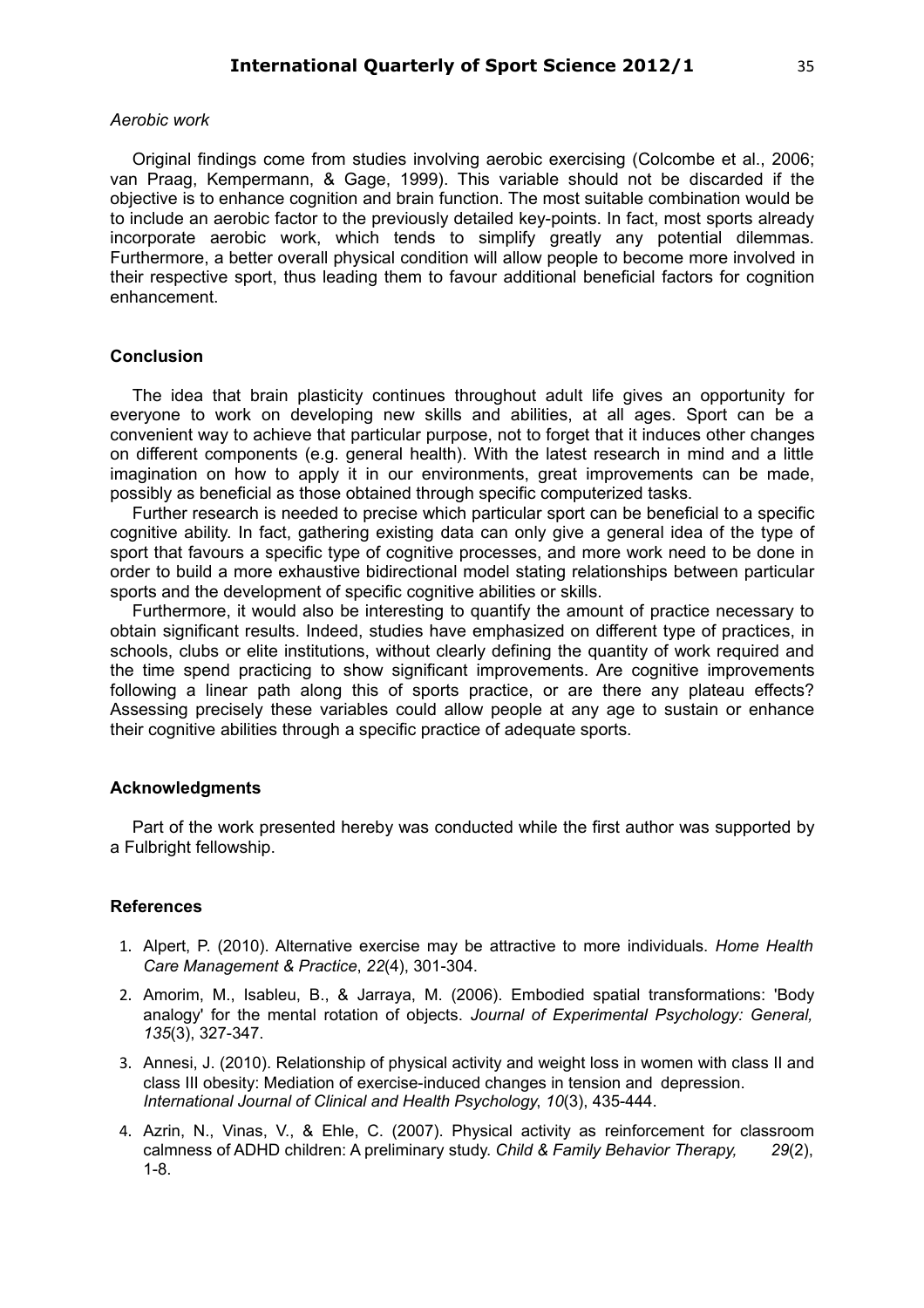- 5. Brill, P., Kohl, H., & Blair, S. (1992). Anxiety, depression, physical fitness, and all-cause mortality in men. *Journal of Psychosomatic Research*, *36*(3), 267-273.
- 6. Bruel-Jungerman, E., Laroche, S., & Rampon, C. (2005). New neurons in the dentate gyrus are involved in the expression of enhanced long-term memory following environmental enrichment*. European Journal of Neuroscience, 21*, 513–21.
- 7. Buck, S. M., Hillman, C. H., & Castelli, D. M. (2008). The relation of aerobic fitness to Stroop Task performance in preadolescent children. Medicine *& Science in Sports & Exercise 40,* 166–72.
- 8. Castelli, D. M., Hillman, C. H., Buck, S. M., & Erwin, H. E. (2007). Physical fitness and academic achievement in third- and fifth-grade students. *Journal of Sport and Exercise Psychology, 29*, 239–52.
- 9. Colcombe, S., Erickson, K., Scalf, P., Kim, J., Prakash, R., McAuley, E., et al. (2006). Aerobic Exercise Training Increases Brain Volume in Aging Humans. *The Journals of Gerontology: Series A: Biological Sciences and Medical Sciences, 61A*(11), 1166-1170.
- 10. Colcombe, S. & Kramer, A. F. (2003). Fitness effects on the cognitive function of older adults: A meta-analytic study. *Psychological Science, 14*(2), 125–130.
- 11. Crone, D., Tyson, P., & Holley, J. (2010). Improving health, well-being and cognition in schizophrenia: Making the case for physical activity. *Journal of Public Mental Health*, *9*(2), 32-36.
- 12. Davis, C., & Lambourne, K. (2009). Exercise and cognition in children. *Exercise and cognitive function* (pp. 249-267). Wiley-Blackwell.
- 13. Dunn, A., Marcus, B., Kampert, J., Garcia, M., Kohl, H., & Blair, S. (1997). Reduction in cardiovascular disease risk factors: 6-month results from Project Active. *Preventive Medicine: An International Journal Devoted to Practice and Theory*, *26*(6), 883-892.
- 14. Dwyer, T., Sallis, J. F., Blizzard, L., Lazarus, R., & Dean, K. (2001). Relation of Academic Performance to Physical Activity and Fitness in Children. *Pediatric Exercise Science, 13*, 225-238.
- 15. Etnier, J. (2008). Interrelationships of exercise, mediator variables, and cognition. *Exercise and its mediating effects on cognition* (pp. 13-30). Champaign, IL US: Human Kinetics.
- 16. Farmer, J., Zhao, X., van Praag, H., Wodtke, K., Gage, F. H., Christie, B. R. (2004). Effects of voluntary exercise on synaptic plasticity and gene expression in the dentate gyrus of adult male Sprague-Dawley rats in vivo. *Neuroscience, 124*, 71–79.
- 17. Fabre, C., Msse-Biron, J., Chamari, K., Varray, A., Mucci, P., & Prefaut, C. (1999). Evaluation of quality of life in elderly healthy subjects after aerobic and/or mental training. *Archives of Gerontology and Geriatrics, 28*, 9–22.
- 18. Geus, B., Van Hoof, E., Aerts, I., & Meeusen, R. (2008). Cycling to work: influence on indexes of health in untrained men and women in Flanders. Coronary heart disease and quality of life. *Scandinavian Journal of Medicine & Science in Sports*, *18*(4), 498-510.
- 19. Gomi, H., Sassa, T., Thompson, R., & Itohara, S. (2010). Involvement of cyclin-dependent kinase-like 2 in cognitive function required for contextual and spatial learning in mice. *Frontiers in Behavioral Neuroscience*, *4.*
- 20. Hall, C., Smith, A., & Keele, S. (2001). The impact of aerobic activity on cognitive function in older adults: A new synthesis based on the concept of executive control. *European Journal of Cognitive Psychology*, *13*(1-2), 279-300.
- 21. Halpern, D. F. & Collaer, M. L. (2005). Sex differences in Visuospatial Abilities: More than Meets the Eye. In Shah, P. & Miyake, A. *The Cambridge Handbook of Visuospatial Thinking* (pp. 170-212). Cambridge University Press, New York.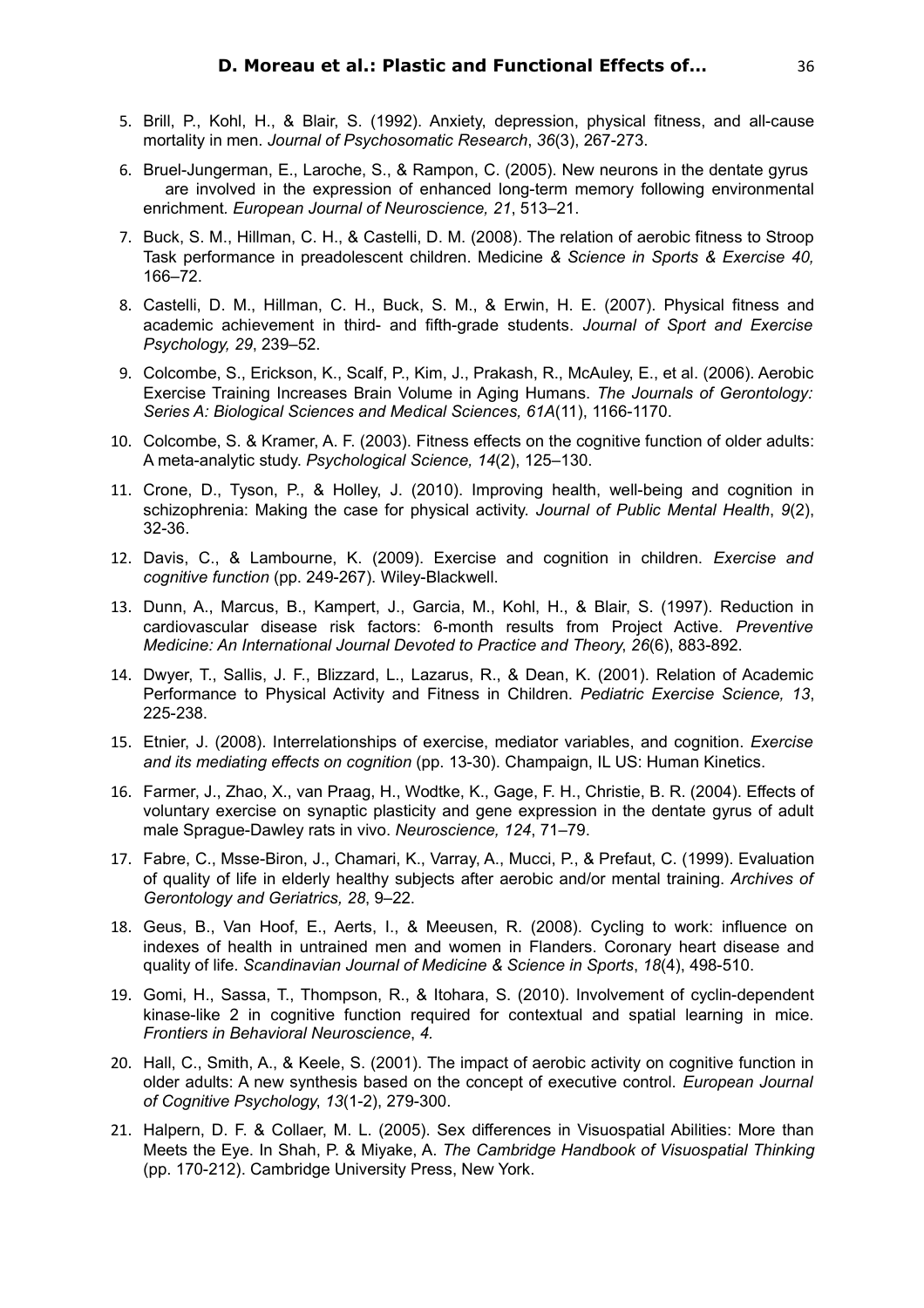- 22. Harvey, W., Reid, G., Bloom, G., Staples, K., Grizenko, N., Mbekou, V., et al. (2009). Physical activity experiences of boys with and without ADHD. *Adapted Physical Activity Quarterly, 26*(2), 131-150.
- 23. Heyn P., Abreu B. C., Ottenbacher K. J. (2004). The effects of exercise training on elderly persons with cognitive impairment and dementia: a meta-analysis. *Archives of physical medicine and rehabilitation, 85*(10), 1694–704.
- 24. Hillman, C. H., Erickson, K. I., & Kramer, A. F. (2008). Be smart, exercise your heart: Exercise effects on brain and cognition. *Nature Reviews Neuroscience* 9, 58–64.
- 25. Jansen, P., Wiedenbauer, G., & Hahn, N. (2010). Manual rotation training improves directionestimations in a virtual environmental space. *European Journal of Cognitive Psychology*, *22*(1), 6-17.
- 26. Kramer, A. F., Hahn, S., & Gopher, D. (1999). Task coordination and aging: Explorations of executive control processes in the task switching paradigm. *Acta Psychologica, 101*(2-3), 339-378.
- 27. Kramer, A. F., Hahn, S., McAuley, E., Cohen, N., Banich, M., Harrison, C., et al. (2001). Exercise, aging, and cognition: Healthy body, healthy mind?. *Human factors interventions for the health care of older adults* (pp. 91-120). Mahwah, NJ US: Lawrence Erlbaum Associates Publishers.
- 28. Kubesch, S., Walk, L., Spitzer, M., Kammer, T., Lainburg, A., Heim, R., et al. (2009). A 30 minute physical education program improves students' executive attention. *Mind, Brain, and Education*, *3*(4), 235-242.
- 29. Lang, R., Koegel, L., Ashbaugh, K., Regester, A., Ence, W., & Smith, W. (2010). Physicalexercise and individuals with autism spectrum disorders: A systematic review. *Research in Autism Spectrum Disorders*, *4*(4), 565-576.
- 30. Laurin, D., Verreault, R., Lindsay, J., MacPherson, K., & Rockwood, K. (2001). Physical activity and risk of cognitive impairment and dementia in elderly persons. *Archives of Neurology, 58*(3), 498–504.
- 31. Lewis, M. H. (2004). Environmental complexity and central nervous system development and function. *Mental Retardation and Developmental Disabilities Research Reviews 10, 91-95.*
- 32. Lord, T., & Garrison, J. (1998). Comparing spatial abilities of collegiate athletes in different sports. *Perceptual and Motor Skills*, *86*(3, Pt 1), 1016-1018.
- 33. Lou, S., Liu, J., Chang, H., & Chen, P. (2008). Hippocampal neurogenesis and gene expression depend on exercise intensity in juvenile rats. *Brain Research*, *1210,* 48-55.
- 34. MacIntyre, T., Moran, A., & Jennings, D. (2002). Is controllability of imagery related to canoeslalom performance?. *Perceptual and Motor Skills*, *94*(3), 1245-1250.
- 35. Mattson, M. P., Maudsley, S., & Martin, B. (2004). A neural signaling triumvirate that influences ageing and age-related disease: insulin/IGF-1, BDNF and serotonin. *Ageing Research Reviews, 3,* 445–464.
- 36. McMorris, T., Tomporowski, P., & Audiffren, M. (2009). *Exercise and cognitive function*.Wiley-Blackwell.
- 37. Miyake, A., Friedman, N., Emerson, M., Witzki, A., & Howerter, A. (2000). The unity and diversity of executive functions and their contributions to complex 'frontal lobe' tasks: A latent variable analysis. *Cognitive Psychology, 41*(1), 49-100.
- 38. Mora, F., Segovia, G., & del Arco, A. (2007). Aging, plasticity, and environmental enrichment: Structural changes and neurotransmitter dynamics in several areas of the brain. *Brain Research Reviews,55,*78–88.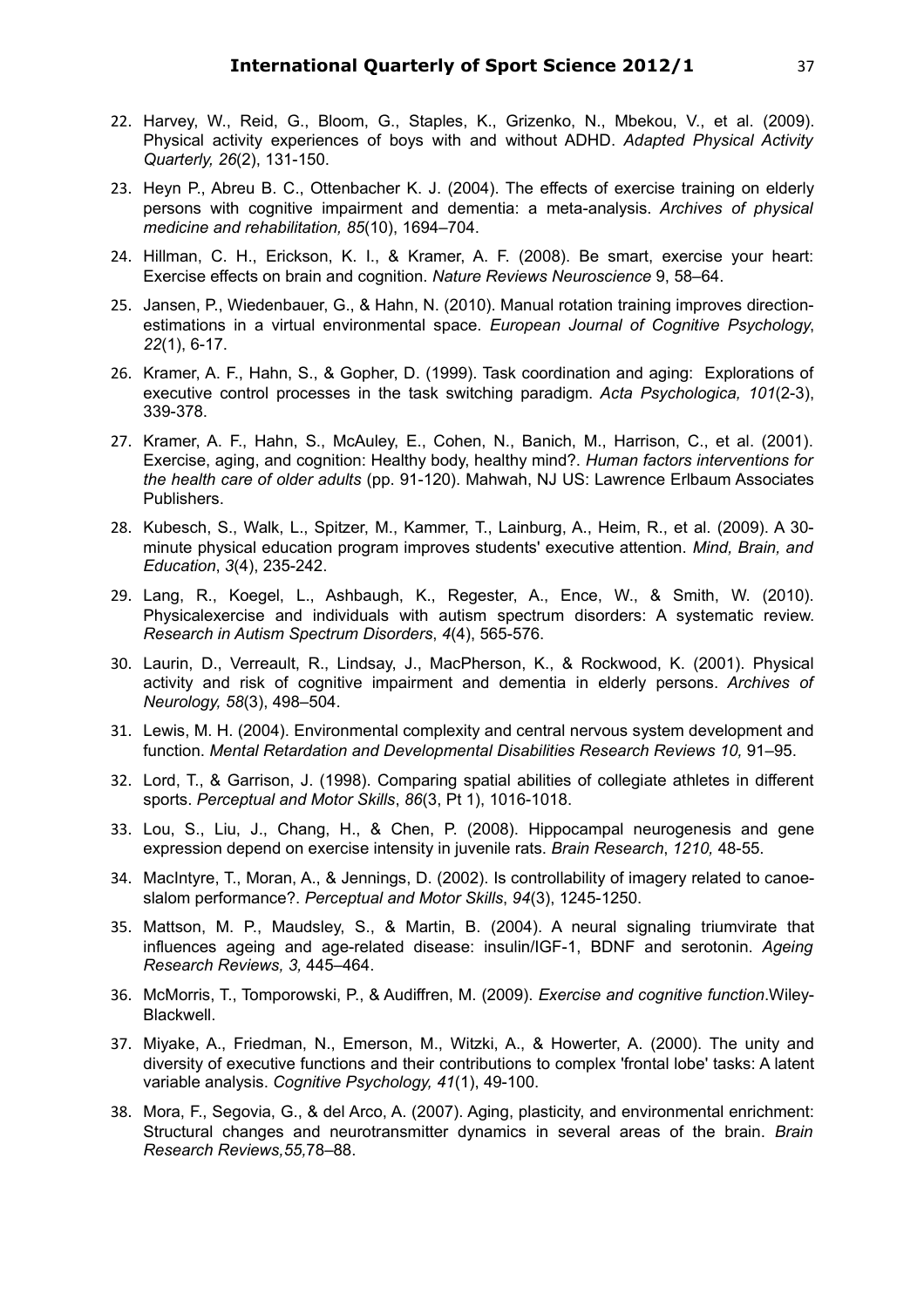- 39. Moreau, D., Clerc, J., Mansy-Dannay, A., Guerrien, A. (2010). Assessing movement imagery ability: Self-report questionnaires vs. performance-based tests. *Europe's Journal of Psychology.*
- 40. O'Dougherty, M., Arikawa, A., Kaufman, B., Kurzer, M., & Schmitz, K. (2009). Purposeful exercise and lifestyle physical activity in the lives of young adult women: Findings from a diary study. *Women & Health*, *49*(8), 642-661.
- 41. Ozel, S., Larue, J., & Molinaro, C. (2004). Relation between sport and spatial imagery: Comparison of three groups of participants. *Journal of Psychology: Interdisciplinary and Applied, 138*(1), 49-63.
- 42. Pajonk, F., Wobrock, T., Gruber, O., Scherk, H., Berner, D., Kaizl, I., et al. (2010). Hippocampal plasticity in response to exercise in schizophrenia. *Archives of General Psychiatry, 67*(2), 133-143.
- 43. Park, I., Lee, K., Han, J., Lee, N., Lee, W., Park, K., et al. (2009). Experience-dependent plasticity of cerebellar vermis in basketball players. *The Cerebellum, 8*(3), 334-339.
- 44. Penedo, F., & Dahn, J. (2005). Exercise and well-being: A review of mental and physical health benefits associated with physical activity. *Current Opinion in Psychiatry*, *18*(2), 189- 193.
- 45. van Praag, H., Kempermann, G., Gage, F. H. (1999). Running increases cell proliferation and neurogenesis in the adult mouse dentate gyrus. *Nature Neuroscience, 2*, 266–270.
- 46. Radak, Z., Hart, N., Sarga, L., Koltai, E., Atalay, M., Ohno, H., et al. (2010). Exercise plays a preventive role against Alzheimer's disease. *Journal of Alzheimer's Disease, 20*(3), 777- 783.
- 47. Ratey, J., & Hagerman, E. (2008). *Spark: The revolutionary new science of exercise and the brain.* New York, NY US: Little, Brown and Co.
- 48. Rees, D., & Sabia, J. (2010). Exercise and adolescent mental health: New evidence from longitudinal data. *Journal of Mental Health Policy and Economics*, *13*(1), 13-25.
- 49. Romand, P., Pantaléon, N., & Cabagno, G. (2009). Age differences in individuals' cognitive and behavioral moral functioning responses in male soccer teams. *Journal of Applied Sport Psychology*, *21*(1), 49-63.
- 50. Sibley, B. A., & Etnier, J. L. (2003). The relationship between physical activity and cognition in children: A meta-analysis. *Pediatric Exercise Science 15*, 243–56.
- 51. Singh-Manoux, A., Hillsdon, M., Brunner, E., & Marmot, M. (2005). Effects of physical activity on cognitive functioning in middle age: Evidence from the Whitehall II prospective cohort study. *American Journal of Public Health, 95(*12), 2252-2258.
- 52. Spirduso, W., Poon, L., & Chodzko-Zajko, W. (2008). *Exercise and its mediating effects on cognition*. Champaign, IL US: Human Kinetics.
- 53. Stroth, S., Reinhardt, R., Thöne, J., Hille, K., Schneider, M., Härtel, S., et al. (2010). Impact of aerobic exercise training on cognitive functions and affect associated to the COMT polymorphism in young adults. *Neurobiology of Learning and Memory, 94*(3), 364-372.
- 54. Tyč, F., Boyadjian, A., & Devanne, H. (2005). Motor cortex plasticity induced by extensive training revealed by transcranial magnetic stimulation in human. *European Journal of Neuroscience, 21*(1), 259-266.
- 55. Vaynman, S., Ying, Z., & Gomez-Pinilla, F. (2004). Hippocampal BDNF mediates the efficacy of exercise on synaptic plasticity and cognition*. European Journal of Neuroscience 20,* 2580–90.